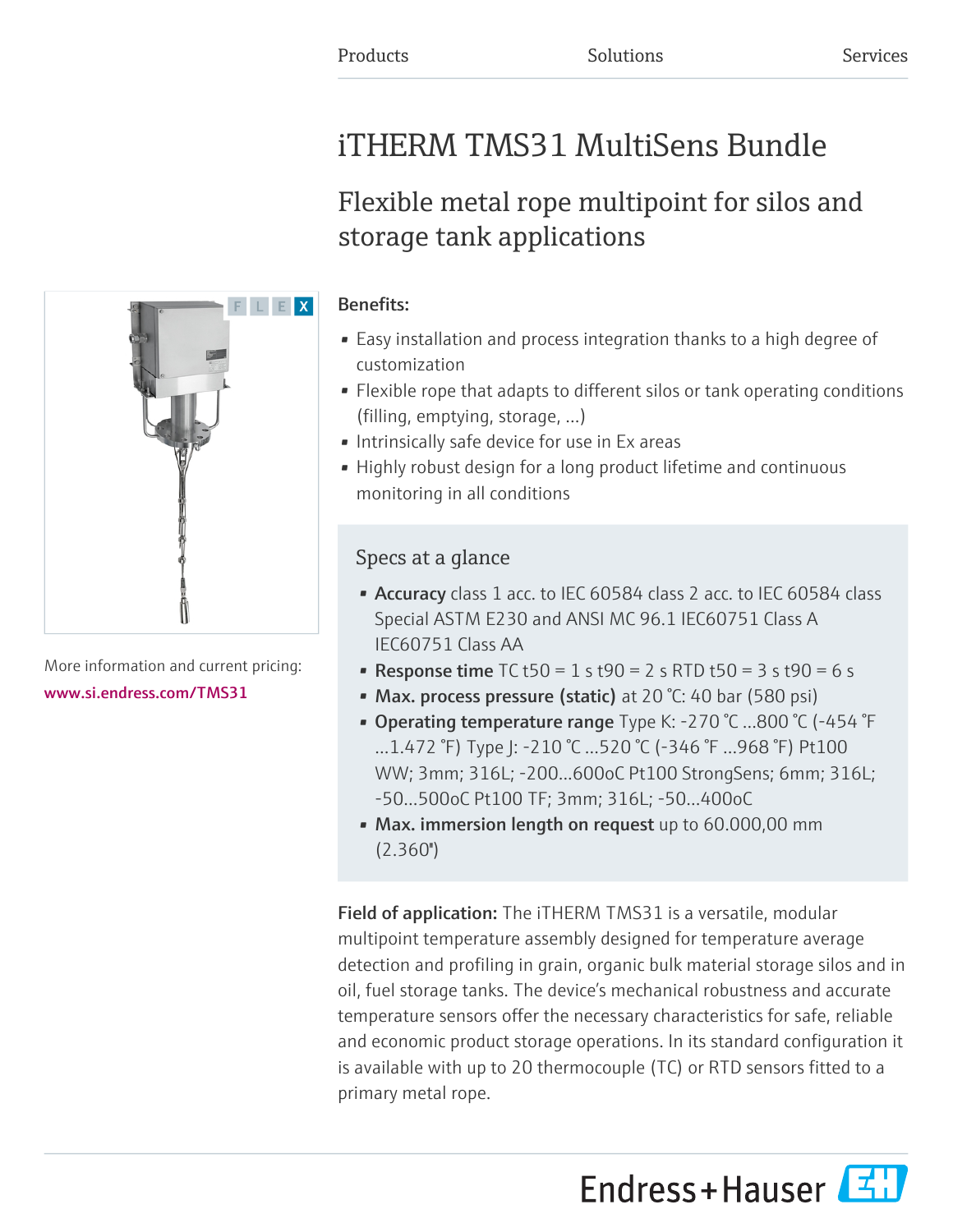# Features and specifications

| Thermometer | <b>Measuring principle</b><br>Resistance Temperature Detector |
|-------------|---------------------------------------------------------------|
|             | <b>Characteristic / Application</b>                           |
|             | metric style                                                  |
|             | imperial style                                                |
|             | easy-to-use                                                   |
|             | suitable for hazardous areas                                  |
|             | process connection: flanged                                   |
|             | Storage applications                                          |
|             | linear sensor distribution                                    |
|             | modular design                                                |
|             | Thermowell / protection tube                                  |
|             | without (not intended to use with thermowell)                 |
|             | Insert / probe                                                |
|             | mineral insulated (MI), flexible                              |
|             | Outer diameter protection tube / Insert                       |
|             | $25$ mm                                                       |
|             | 37 mm                                                         |
|             | Max. immersion length on request                              |
|             | up to 60.000,00 mm (2.360")                                   |
|             | Material protection tube/ thermowell                          |
|             | 1.4401 (316)                                                  |
|             | 1.4435 (316L)                                                 |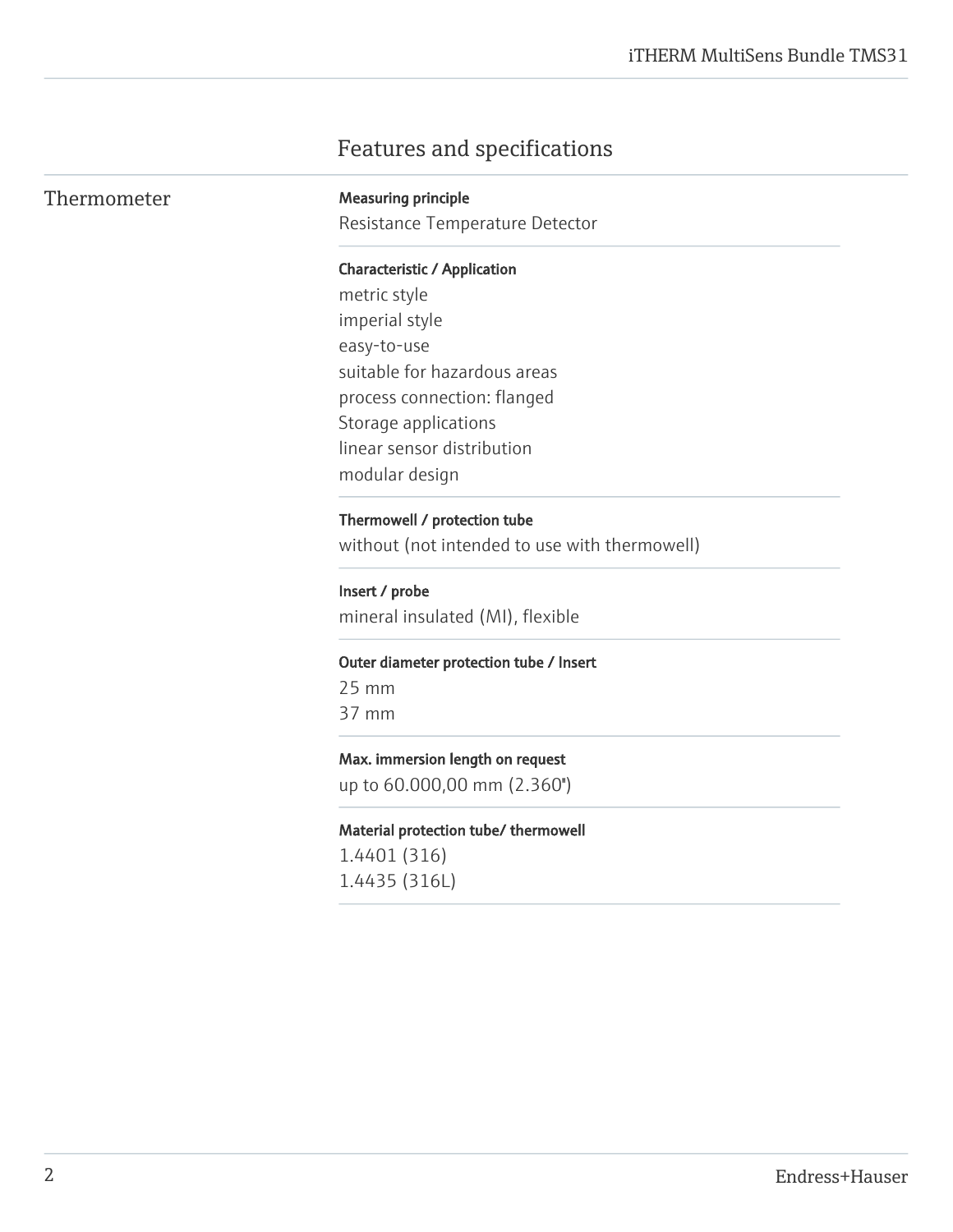### Thermometer

### Process connection

flange: 1 1/2" ASME/ANSI B16.5 150 ...300 2" ASME/ANSI B16.5 150 ...300 3" ASME/ANSI B16.5 150 ..300 4"ASME/ANSI B16.5 150 ..300 DN40 EN/DIN 1092.1 PN16 ...PN40 DN50 EN/DIN 1092.1 PN16 ...PN40 DN80 EN/DIN 1092.1 PN16 ...PN40 DN100 EN/DIN 1092.1 PN16 ...PN40

### Tip shape

straight

### Operating temperature range

Type K: -270 °C …800 °C (-454 °F …1.472 °F) Type J: -210 °C …520 °C (-346 °F …968 °F) Pt100 WW; 3mm; 316L; -200...600oC Pt100 StrongSens; 6mm; 316L; -50…500oC Pt100 TF; 3mm; 316L; -50…400oC

### Max. process pressure (static)

at 20 °C: 40 bar (580 psi)